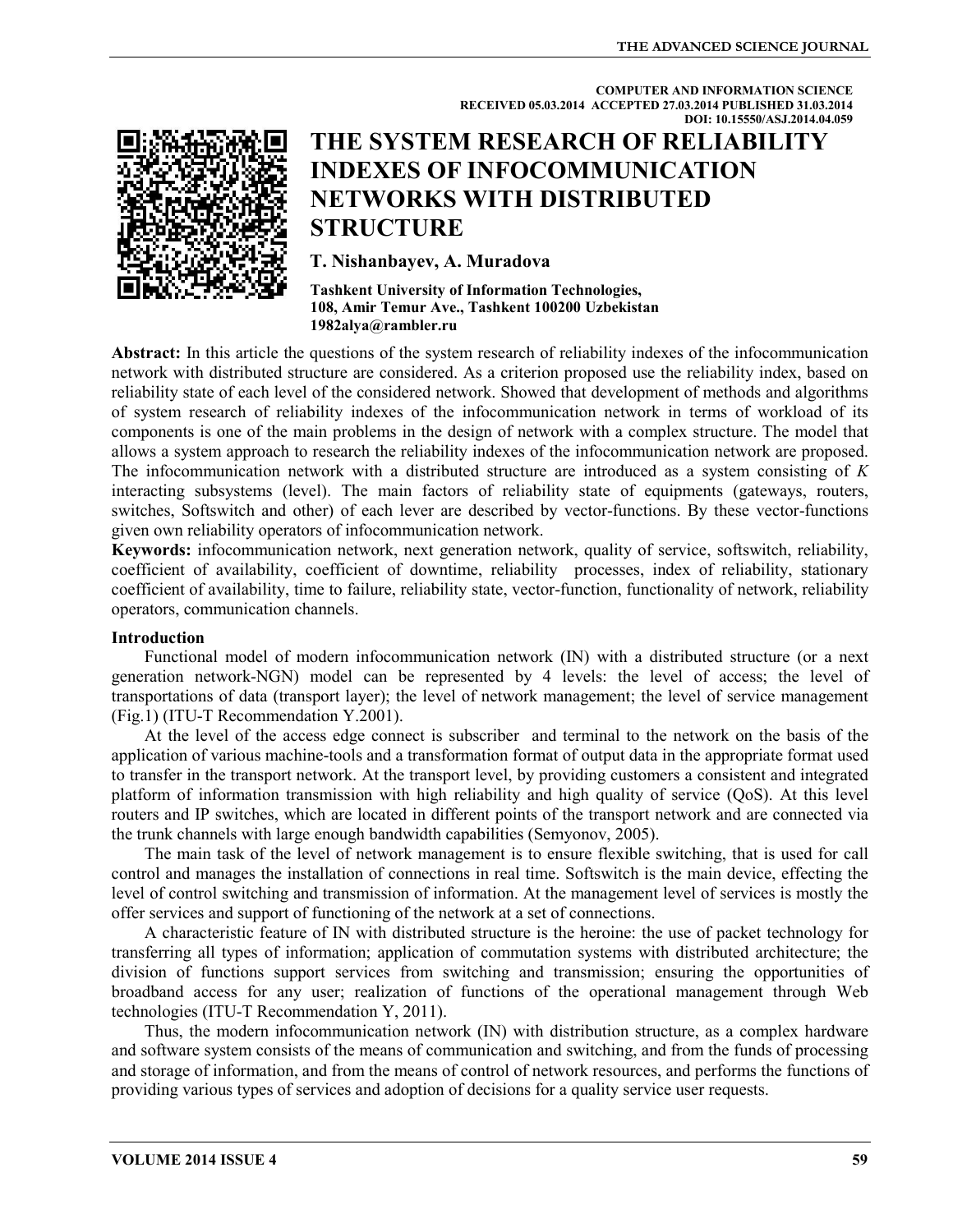

Users of the services of Next Generation Network (NGN)

**Fig. 1.** The basic architecture of modern infocommunication network

The main requirement for IN is timely great service for all types of applications users at a high qualitative level, in the given time and with minimum costs. The user is not important, as is the service provided and through which the road crosses each transmitted packet of information. The most important thing for it is the timely receipt of the required services and with a certain level of quality service provision.

When requests of users, as a rule, involves all the components of IN and inefficient functioning of at least one network element can bring all the work of other components of the network. The emergence of failures and failures in network television and gateways, routing and switching centers, systems of processing and storage of information, and also in systems of control of network resources results to break of normal operation, both operators and users (clients), which leads to large losses of companies providing various services.

#### **Statement of a problem**

Growth of requirements to the quality of the functioning of the IN by users, and increased competition between network operators, also spend all operators pay more attention to the parameters, which characterized quality of service (Quality of Service, QoS). And reliability is one of the most important factors affecting the QoS, therefore requirements to reliability of the functioning of the IN, are one of the main indicators of quality of service user requests. It is well known that the reliability is a property of the object to keep within the established values of all parameters and the ability to perform its required functions under stated conditions and modes of application.

Reliability of the IN has two aspects. The first is the reliable functioning of its parts. Second is the ability of the network to continue to function at refusal of its individual sections. The first characteristic of reliability is determined by the coefficient network readiness to work. The second characteristic of structural solutions that allow traffic to select routes and treatment system, bypass the failed components of the network (Cherkesov, 2005).

Availability of all IN equals the product of coefficients of readiness of its parts. In the presence of linear structures, to work IN is critical uptime switching devices, communication channels, processing systems and system software needed to transfer, processing and storage of data. Coefficient of availability is calculated as the ratio of the time of standing idle object to the total observation time. In the ideal case, the coefficient of availability readiness must be equal to 1 that means 100% readiness of the network. In practice, the coefficient of availability is evaluated by the number of "nines". If the willingness of the IN assessed the value of the "five nines", this means that the network 5.5 minutes standing idle in the year.

Coefficient of availability  $K<sub>\Gamma</sub>$  is the probability that the network will be operable in an arbitrarily chosen point in time:

### $K_f = T_o/(T_o + T_B)$

where  $T<sub>o</sub>$  is the mean time between failures(MTBF);  $T<sub>B</sub>$  – average time of restitution of operating state.

Coefficient of downtime (coefficient of unavailability) of  $K<sub>II</sub>$  is the probability that the network will not be able to work in an arbitrarily chosen point in time:  $K_{\Pi} = I - K_{\Gamma}$ .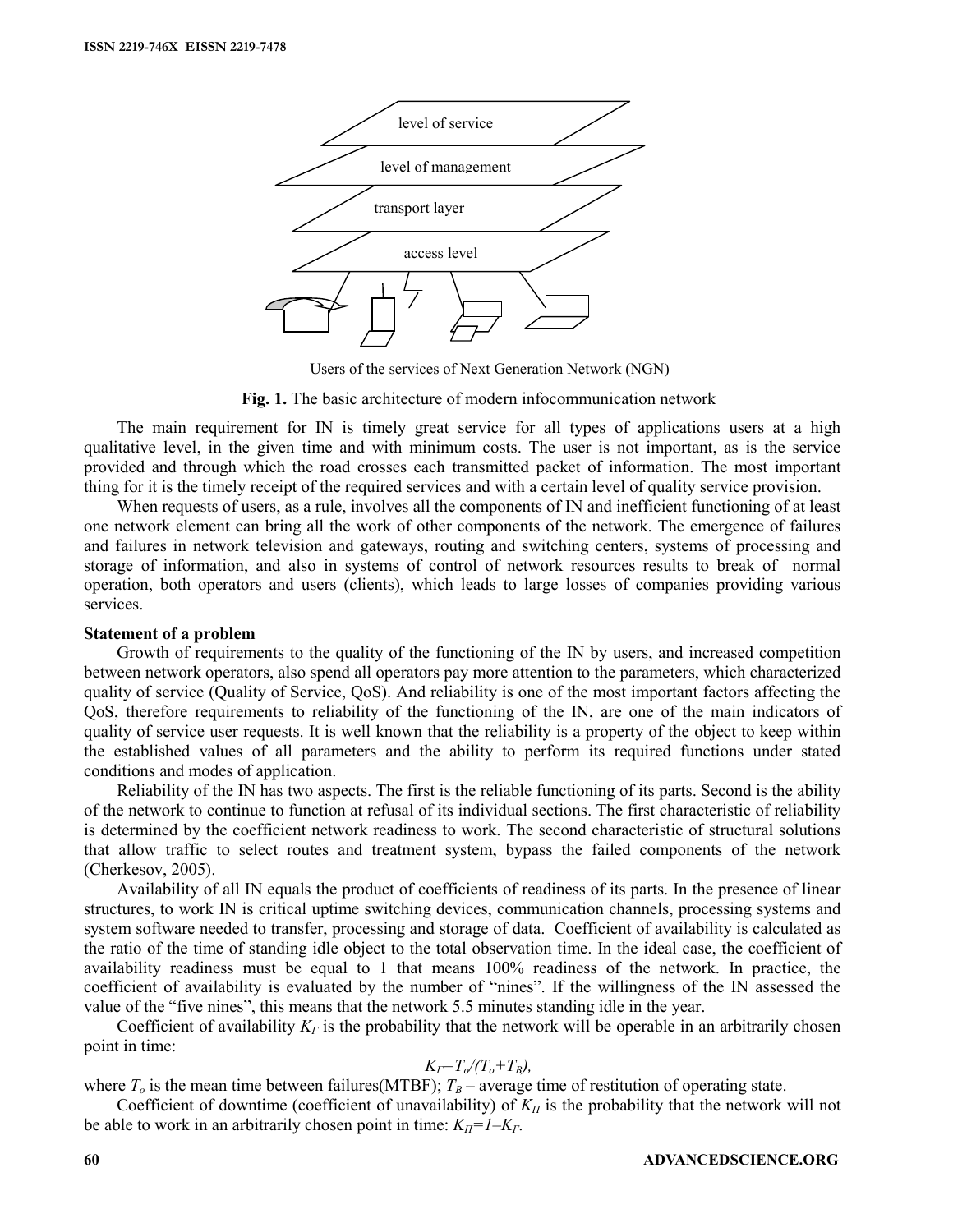To the coefficient of availability affect four factors: refusal of the equipment and software; automatic protection switching; methods and technological discipline operation; characteristics of the communication channels and protective measures. In reality, when designing IN can be used some other modifications *KГ*.

Unsteady coefficient of availability is the probability that IN will be workable in the given moment of time is counted from the beginning of work (or from other strictly a point in time), in case, when known to its initial state. The average coefficient of availability averaged over a given interval of time value of unsteady coefficient of availability. Stationary coefficient of availability (coefficient of availability) – the probability that the recoverable component IN will be employers capable of arbitrarily chosen point in time in a steady process of exploitation.

Quantitatively the second characteristic of reliability of IN is defined by «time to failure». Time to failure is the probability that within a given developments denial of IN not have (provided health at the initial moment of time). Mean time to failure – the mathematical expectation of random developments object till the first failure. Mean time between failures – the mathematical expectation of random developments components IN between failures (Jin and Coit, 2003).

Given time – time during which the IN must be work non-failure for the performance of its functions. The average downtime is the mathematical expectation of random time of the forced non-time limit the ad hoc stay IN in a state of failure. Average recovery time – the mathematical expectation of random length of recovery (actually repair).

The probability of recovery is the probability that the actual duration of the recovery of the object does not exceed a given. The coefficient of maintain efficiency – an index, characterized influence of the degree of reliability to the maximum possible value of the indicator (i.e., the underlying state full functionality of all components of the IN).

With the development of IN share of operating costs increases, also there is a continuous increase in the number of users, leading to increased load on the network and inefficient functioning of its components may lead ultimately to the failure of QoS requirements, the growth of probability information loss and the probability of dropped calls was reduced etc.

In this regard, the development of methods and algorithms of system research of reliability indexes of the infocommunication network in terms of workload of its components is one of the main problems in the design of IN with a complex structure (Musayev and Skvorsov, 2008). Below is a model that allows a system approach to research the reliability indexes of the IN.

#### **Problem decision**

Imagine the infocommunication network with a distributed structure – as a system consisting of *K*  interacting subsystems (level). The network has *n* inputs and *m* outputs. The inputs IN come under terms of it work useful effects (physical input signals, the tasks to be performed, the control commands etc) or harmful impacts (noise, vibration, high temperature, humidity etc) affecting its credibility, and each entrance is designed for the impacts of the same type (Musayev and Skvorsov, 2008).

The outputs of the IN removed different results of its operation (processing-on signals, solved problems, executed commands provided by different types of services etc), and each output characterizes someone function (result of work) network.

IN seems to be hardware performance (gateways, switches, routers), algorithms of functioning of flexible switchboards (Softswitch) and their reliability characteristics, identified given specified structure of the network protocols of data exchange and the characteristics of the communication channels.

External impact (noise, noise, atmospheric influence, unsanctioned access and other factors) have a direct impact on domestic input network settings. New solutions, introduced in the process of exploitation is on the new network, also affect its internal parameters.

Reliability state (RS) on the inputs of the various gateways level of access is set by the vector  $X(t)$ :

$$
X(T) = [x_1(t), x_2(t) ..., x_n(t)],
$$

where  $x_i(t)$  is a continuous function of time *t*, describing the change of reliability status of the *i*-th input, that is, describes the nature of the impact on the *i*-th input of the network gateway.  $x_i(t)$  has the form of a sequence of intervals of the presence and absence of the *i*-th of the external factor affecting the reliability of the IN. From physical sense of the functions  $x_i(t)$ , that it determined in any time interval –  $t(-\infty < t < \infty)$ , and on any final subinterval of this interval  $x_i(t)$  changes finite number of times. We assume that the value of the function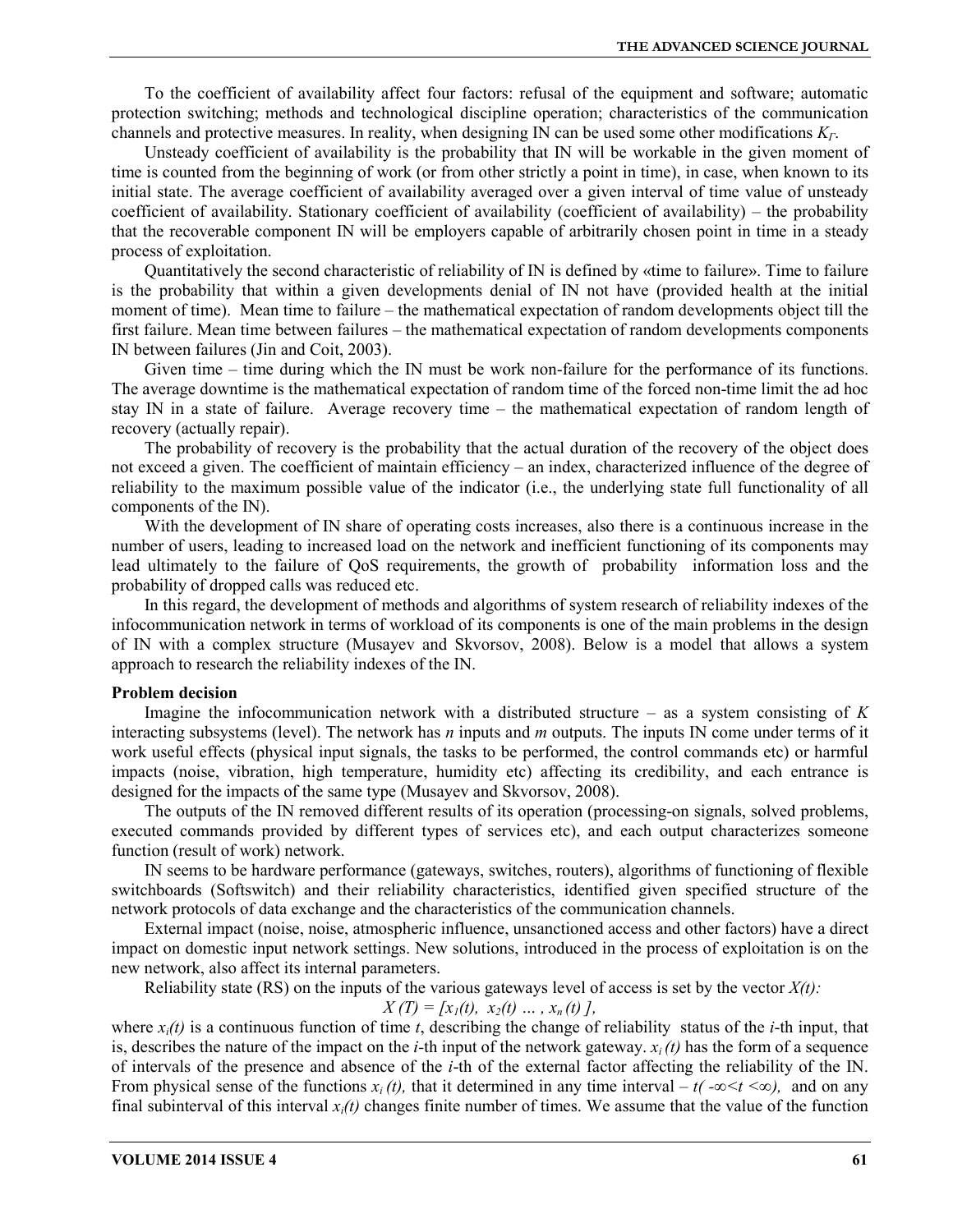$x_i(t)$  at the time of the change  $t=a$  is the same as its value at  $t>a$ . Then impact on inputs gateways network  $x_1(t), \ldots, x_n(t)$  are switching processes.

Reliability situation of communication channels, pass traffic various types of information in batch form defines the vector *B(t):* 

$$
B(T) = [b_1(t), \ldots, b_l(t)],
$$

where  $b_i(t)$  is a function of time, specifying the change reliability status of the *i*-th of the communication channel in the form of a sequence of intervals presence and absence of the operation of the channel. Similar to the previous processes of change reliability state communication channels  $b_1(t),...,b_l(t)$  are switching processes. Call them reliability processes (RP) in communication channels.

On the transport level vector-function:

$$
A(T) = [a_1(t), ..., a_N(t)],
$$

given the change of the RS routers and switches transport layer network,  $a_i(t)$  is a function of time, specifying the evolution of the reliability state of the *i-*th block in the form of a sequence of intervals presence and absence of capacity of work routers and switches. Similarly, previous to this, the processes of change of the reliability state routers and switches  $a_1(t),...,a_N(t)$  – switching processes. Call them reliability processes (RP) in routers and switches.

At the level of the network control vector-function:

$$
Y(T) = [y_1(t), ..., y_r(t)],
$$

describes the change of the reliability state of the Softswitch of network, that is, change the performance of the network in relation to its functions. Here  $y_i(t)$  is the process of specifying the change of the capacity of work of the *i*-th input, that is, change the functionality of network in relation to its *i-*th functions. As above, install liven that the processes of change of the reliability state inputs level network management  $y_i(t),...,y_r(t)$  – switching processes. Call them RP (reliability processes) in Softswitch on inputs level of management of the network.

Level of service is allocated in a separate component of network architecture. It occupies the upper plane of the considered model. Therefore, the level of management services vector-function:

 $V(T) = [v_1(t), ..., v_m(t)]$ 

describes the change of the reliability state outputs of the network, that is, change the level of quality of providing various multimedia services to users with a certain quality of service (QoS). Here *vi(t)* is the process of specifying the change of the reliability state of the *i-*th output, that is, the evolution of the capacity of work network in relation to its *i*-th functions.  $v_i(t)$  has the form of a sequence of intervals run and fails to provide the services.

Thus, the reliability of the situation in the IN arbitrary moment of time *t* can be fully described in four vectors:

$$
Z = (X, B, A, Y, V),
$$

where *X* is the reliability state (RS) inputs (level gateways access);  $B$  – reliability state of communication channels;  $A$  – reliability state of blocks (routers and switches transport layer);  $Y$  – reliability state inputs (Softswitch),  $V$  – reliability state of outputs the NGN networks in the moment  $t$  (level of management services).

This description-static related to a selected moment of time. Actually, all four vectors depend on the time and reliability change of IN can be described vector function:

$$
Z(T) = [X(T), B(T), A(T), Y(T), V(T)].
$$

This description is dynamic, it inclusion the necessary interval of time of functioning of the information and communication network as a whole.

These group processes dependent. Indeed, the implementation of infocommunications network of its functions provide different types of information in a package are defined reliability processes (RP) in blocks network each level and input influences on the network. From physical considerations is that the implementation of the network of any of the *i*-th functions in any moment of time t depends only on the values of the NP in blocks and values of input actions at the same time *t* and previous times (and, possibly, from execution of a network of its functions in earlier times).

Thus,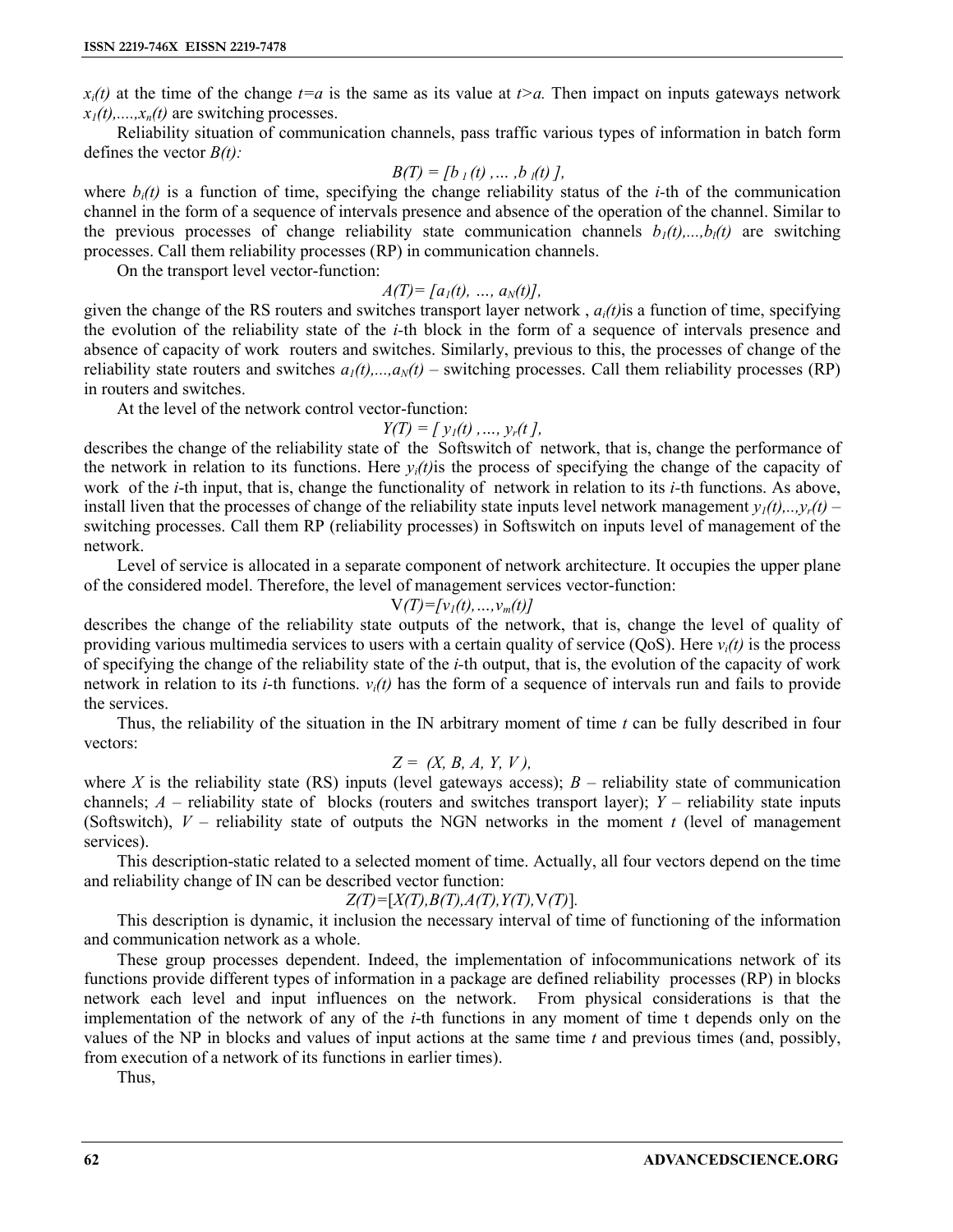$$
v_1(t) = G_1[x_1(t),...,x_n(t);b_1(t),...,b_l(t),a_1(t),...,a_N(t),y_1(t),...,y_r(t)]
$$
  
\n
$$
v_m(t) = G_r[x_1(t),...,x_n(t);b_1(t),...,b_l(t),a_1(t),...,a_N(t),y_1(t),...,y_r(t)]
$$
  
\n(1)

where  $G_i(i=1,...,m)$  – own reliability operators (RO) of IN (infocommunication network).

Combination of the own reliability operators (RO) of IN:  $G=(G_1, ..., G_m)$  is the most complete, reliability characteristic. Knowing this feature, you can equations (1) to calculate reliability processes  $v_1(t),...,v_m(t)$  at the outputs of the network at any given inputs  $x_1(t),...,x_n(t)$ , reliability processes  $[b_1(t),...,b_l(t)]$  – communication channels, reliability processes  $a_1(t),...,a_N(t)$  – routers and switches transport network and  $y_1(t),...,y_r(t)$  on *r* inputs of the Softswitch of the network.

Received reliability processes  $v_1(t),...,v_m(t)$  fully characterize the reliability of the results of the work of the IN. It is possible to calculate any indexes of reliability (IR) of the research network. The choice of that or another index of reliability of infocommunication network depends on reliability modes of operation – without recovery or restoration of failed units (network element). For infocommunication network without the restoration of the main index of reliability is the time *T* prior to the failure, defined as the time interval from the moment of the beginning of operation of the network  $t_0$  to her first refusal (Skvorsov, 2011).

Other indexes of reliability networks can serve the function of availability  $K_I(t)$ , defined as to:

$$
\underline{K_T}(t) = \begin{cases} 1, & \text{if the network at the moment } t \text{ buildable;} \\ 0, & \text{if the network at the moment } t \text{ unworkable} \end{cases}
$$
 (2)

and the reliability function  $P(t)$ :

$$
P(t) = \begin{cases} 1, & \text{in the absence of failures on the interval } [t_0, t]; \\ 0, & \text{otherwise.} \end{cases}
$$
 (3)

Functions  $K_I(t)$ ,  $P(t)$  of non-restorable network are switching processes of the same type:

 $K_{\Gamma}(t) = P(t)$ , (4) so indexes of reliability  $K_I(t)$ ,  $P(t)$  are dependent.

For networks with the restoration, the main indexes of reliability serve the function of availability  $K<sub>1</sub>(t)$ (as in contrast to (4) switching process with several modifications) and resource *V*, defined as the time interval from the moment of the beginning of operation of the network *t<sup>0</sup>* until its final (non-restorable) for the rejection.

Used and the reliability function  $P(t)$ , which has the type (3), as well as the availability  $K_{\Gamma}$  – percentage of time during which IN buildable. It is equal to:

$$
K_{I}=\left[\int_{t_{0}}^{t_{0}+V}K_{\Gamma}(t)dt\right]/V, \qquad (5)
$$

that is, the value of the function of availability  $K_I(t)$  on the interval  $(t_0, t_0 + V)$ .

Often reliability of restored NGN characterize time *T<sup>i</sup>* between failure (defined as the time interval from the moment of the next of the *i-*th restore the network until next after his refusal, and the time of the *i-*th recovery *ТВi*.

As seen from (2) and (5), the availability *КГ(t)* is the primary index of reliability of network, through which expressed its other indexes of reliability. Note that when the  $T_i = T$ ,  $T_{Bi} = T_B$ :

$$
K_{\Gamma} = T/T + T_B \tag{6}
$$

Calculation indexes of reliability by ratio (1) requires the knowledge of the criterion of failure of the NGN network. This criterion depends on the operating mode. If according to the conditions of work IN (infocommunication network) should run simultaneously to all m of its functions, the criteria of a network failure is the failure of at least one of these functions.

If IN must perform at least one of the possible functions, the criterion of failure – failure m functions. If the network should perform no less than  $p(1\leq p\leq m)$  functions, the criterion of a network failure – the failure of not less than m - p of any functions.